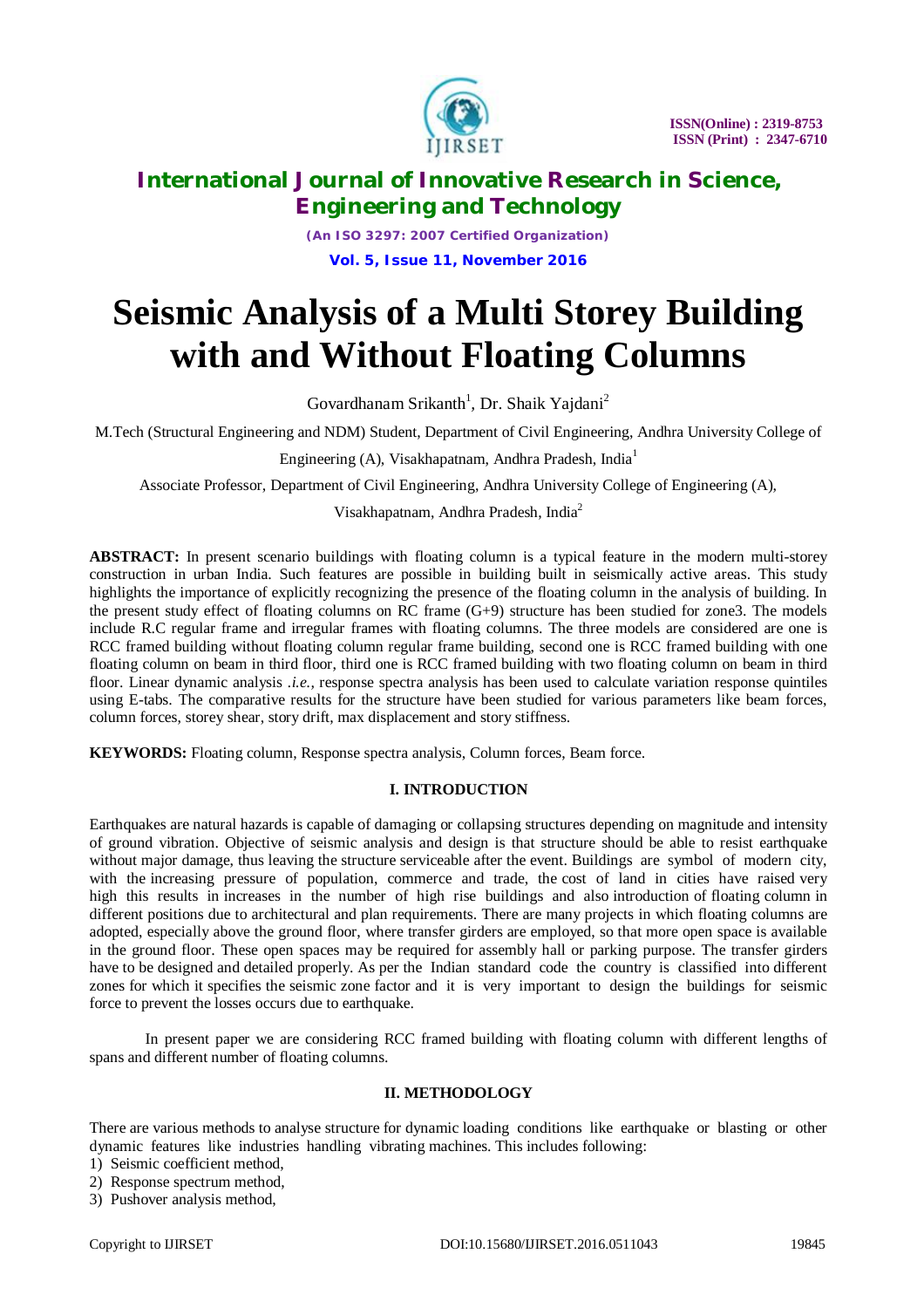

*(An ISO 3297: 2007 Certified Organization)*

#### **Vol. 5, Issue 11, November 2016**

4) Time history analysis method

For the Present study Response spectrum method describes in IS 1893(Part 1): 2002 is adopted.

#### *A. RESPONSE SPECTRUM METHOD:*

The method is applicable to those structures where modes other than the fundamental one significantly affect the response of the structure. Generally, the method is applicable to analysis of the dynamic response of structures, which are asymmetrical or have areas of discontinuity or irregularity, in their linear range of behaviour. In particular, it is applicable to analysis of forces and deformations in multi-story buildings due to medium intensity ground shaking, which causes a moderately large but essentially linear response in the structure.

#### **III. STRUCTURAL MODELLING**

### *A. DESCRIPTION OF BUILDING*<br>No. of stories  $G+9$ No. of stories  $P$ lan size : 28.79 m x 20.61 m

| . 20. 17 III A 27.01 III                     |
|----------------------------------------------|
| $: 0.23 \text{ m}$                           |
| $: 0.115 \text{ m}$                          |
| $: 150$ mm                                   |
| : Concrete (M-30) and reinforcement (Fe-550) |
| : 3m                                         |
| $: \mathbf{III}$                             |
| : Type II (Medium soil)                      |
|                                              |

### *B. THREE MODELS ARE CONSIDERED FOR ANALYSIS PURPOSE AND THE MODELS ARE:* **MODEL 1:**

G+9 RCC frame building without floating column that is regular building.

**MODEL2:**

G+9 RCC frame building with one floating column on beam in the third floor. **MODEL 3:**

G+9 RCC frame building with two floating column on beam in the third floor.

#### **IV. FRAME CONSIDERATION**

For comparison of results we consider two frames for every model one along X direction and another along Y direction, consider the four columns C3, C4 along X, C8, C41 along Y direction, and also two continuous beams along X, Y direction in storey 3 in considered two frames. The two frames are Frame-11ACDFGJKM, Frame-A136789 10 11 respectively X, Y directions.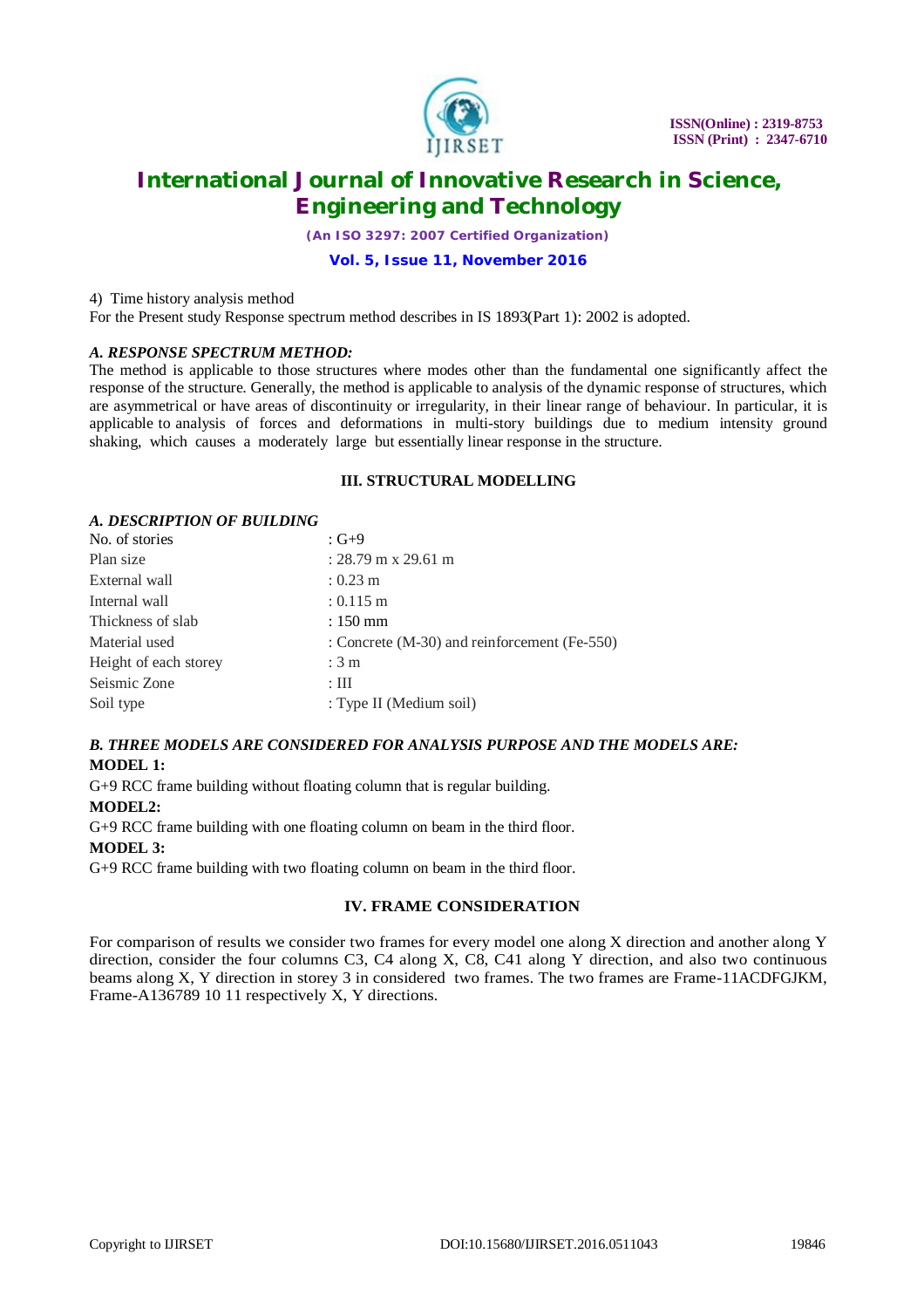

*(An ISO 3297: 2007 Certified Organization)*

**Vol. 5, Issue 11, November 2016**





Fig.1: 3-D view of model-1 regular building Fig.2:Beam column layout of model-1 Regular building



Fig.3. Central line diagram for regular building Fig.4:Elevation view of frame 6ACDFGJKM in model-1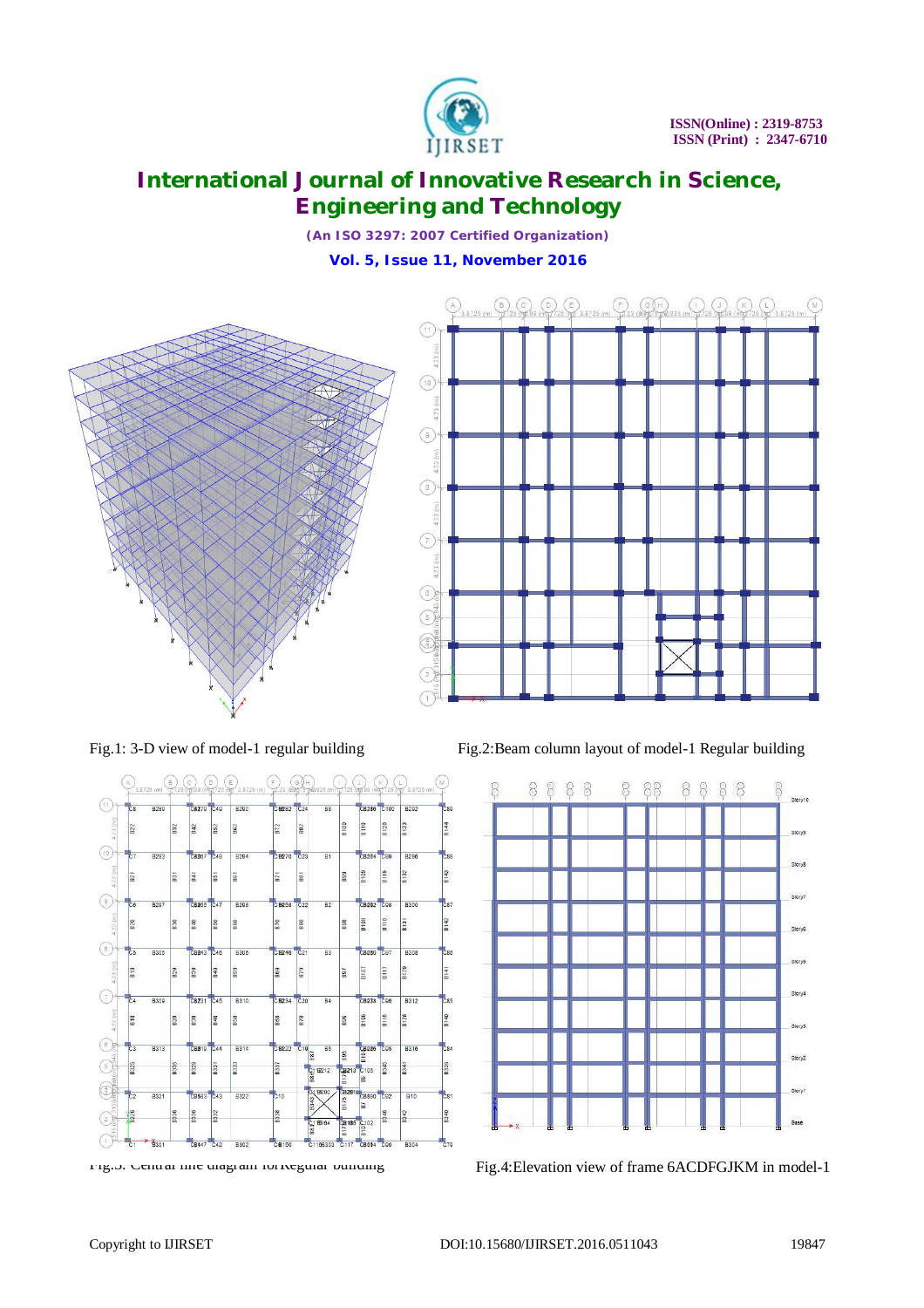

*(An ISO 3297: 2007 Certified Organization)* **Vol. 5, Issue 11, November 2016**





Fig.5:Elevation view of frame 6ACDFGJKM in model-2 Fig.6:Elevation view of frame 6ACDFGJKM in model-3

### **V. ANALYSIS RESULTS**

Seismic analysis carried out by the help of E-Tabs and results of for various parameters like beam forces, column forces, storey shear, story drift, max displacement and story stiffness are compare for considered three models

#### *A. AXIAL FORCE AND MAXIMUM MOMENTIN COLUMN*

**Table 1:Column axial force for floating columnC41 (kNm)**

To understand the axial force and Maximum Moment behaviour of column in regular and floating column building c41 is studied

| Location            | Model 1 | <b>Model 2</b> | <b>Model 3</b> |
|---------------------|---------|----------------|----------------|
| Storey10            | 148.869 | 77.9285        | 45.8197        |
| Store <sub>v9</sub> | 322.214 | 229.875        | 156.053        |
| Storey <sup>8</sup> | 520.289 | 374.274        | 278.866        |
| Storey7             | 404.973 | 506.020        | 388.551        |
| Storey <sub>6</sub> | 1088.90 | 750.151        | 552.552        |
| Storey <sub>5</sub> | 1334.94 | 880.825        | 665.485        |
| Store <sub>v4</sub> | 1581.07 | 967.871        | 746.674        |
| Storey3             | 1837.43 |                |                |
| Storey2             | 2090.73 |                |                |
| Storey1             | 2338.11 |                |                |





Fig.7: MaximumAxial forces in Column C41 (KN)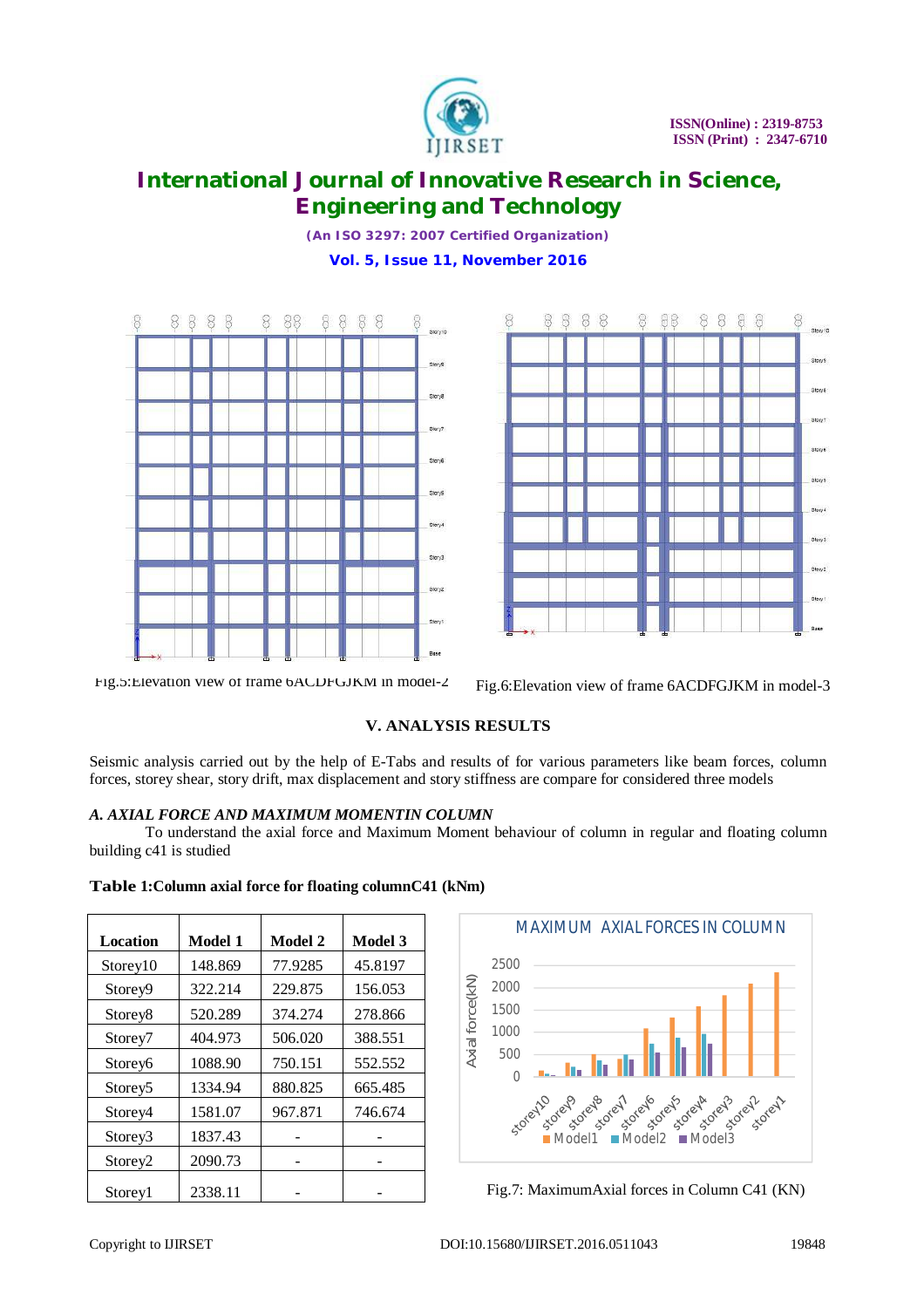

*(An ISO 3297: 2007 Certified Organization)*

**Vol. 5, Issue 11, November 2016**

### **Table 2: Maximum Moment in Column C41 (kNm)**

| <b>Location</b>     | Model 1 | Model 2 | Model 3 |
|---------------------|---------|---------|---------|
| Storey10            | 41.328  | 40.391  | 137.473 |
| Storey9             | 50.487  | 55.246  | 135.358 |
| Storey <sup>8</sup> | 50.939  | 58.703  | 145.075 |
| Storey7             | 48.610  | 79.594  | 149.271 |
| Storey6             | 67.042  | 90.076  | 157.132 |
| Storey <sub>5</sub> | 73.737  | 85.098  | 120.44  |
| Storey4             | 67.258  | 230.842 | 466.298 |
| Storey3             | 89.450  |         |         |
| Storey2             | 100.663 |         |         |
| Storey1             | 79.929  |         |         |



Fig.8: Maximum Moment in Column C41 (kNm)

#### *B. SHEAR FORCEAND BENDING MOMENT IN BEAM*

To study the variation of Shear Force and Bending Moment along continuous beam for regular and floating column building.

| Label          | Location | <b>Model 1</b> | <b>Model 2</b> | <b>Model 3</b> |
|----------------|----------|----------------|----------------|----------------|
| <b>B289</b>    | End-I    | 179.9975       | 478.9034       | 1401.234       |
| <b>B289</b>    | Middle   | 152.7365       | 220.619        | 956.132        |
| <b>B289</b>    | End-J    | 179.9013       | 693.8623       | 815.2497       |
| <b>B279</b>    | End-I    | 147.6673       | 693.8623       | 815.2497       |
| <b>B279</b>    | Middle   | 136.1831       | 844.3621       | 219.675        |
| <b>B279</b>    | End-J    | 147.4248       | 1059.226       | 905.8542       |
| <b>B290</b>    | End-I    | 183.2038       | 411.8336       | 905.8542       |
| <b>B290</b>    | Middle   | 156.0389       | 358.499        | 108.6005       |
| <b>B290</b>    | $End-J$  | 180.4701       | 303.8598       | 1439.223       |
| <b>B282</b>    | End-I    | 128.8272       | 76.0181        | 171.0321       |
| <b>B282</b>    | Middle   | 119.1249       | 66.2287        | 48.796         |
| <b>B282</b>    | $End-J$  | 129.2222       | 74.97          | 171.0321       |
| B <sub>8</sub> | End-I    | 180.0474       | 248.7898       | 1445.099       |
| B <sub>8</sub> | Middle   | 153.5645       | 358.2931       | 1006.685       |
| <b>B8</b>      | End-J    | 171.0321       | 392.1669       | 860.9132       |
| <b>B286</b>    | End-I    | 143.5698       | 1068.713       | 860.9132       |
| <b>B286</b>    | Middle   | 137.3118       | 909.32         | 219.675        |
| <b>B286</b>    | $End-J$  | 148.796        | 872.1816       | 854.41         |
| <b>B292</b>    | End-I    | 207.8003       | 872.1816       | 854.41         |
| <b>B292</b>    | Middle   | 180.6354       | 248.471        | 974.1244       |
| <b>B292</b>    | End-J    | 196.7875       | 470.3201       | 1385.319       |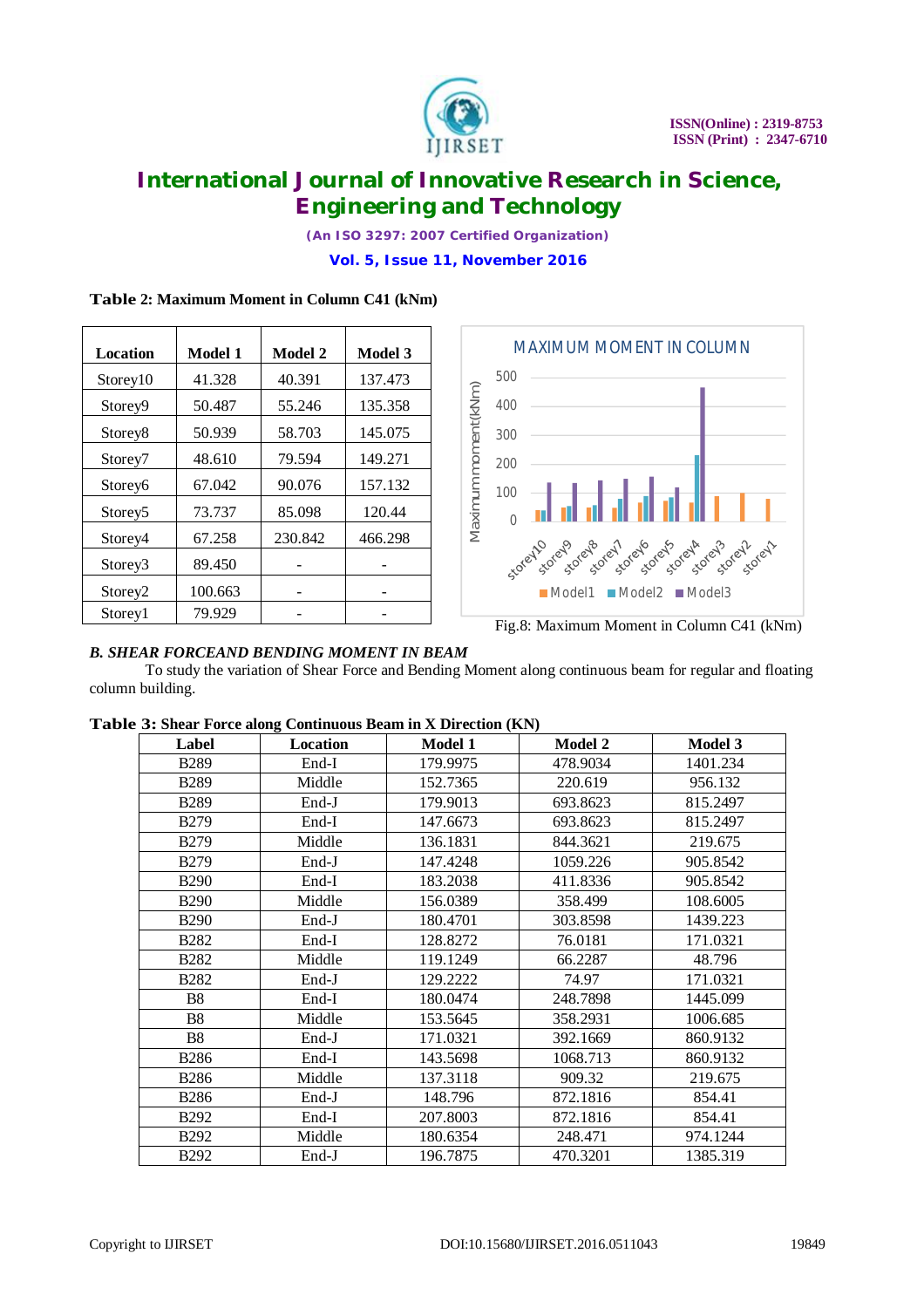

*(An ISO 3297: 2007 Certified Organization)*

**Vol. 5, Issue 11, November 2016**



Fig.9: Shear Force along Continuous Beam in X Direction (KN)

| Label          | Location | Model 1   | <b>Model 2</b> | Model 3   |
|----------------|----------|-----------|----------------|-----------|
| <b>B289</b>    | End-I    | $-174.97$ | $-547.46$      | $-2432.4$ |
| <b>B289</b>    | Middle   | 66.23     | 228.557        | 51.8958   |
| <b>B289</b>    | End-J    | $-174.79$ | 740.017        | 2530.65   |
| <b>B279</b>    | End-I    | $-66.495$ | 744.336        | 2075.39   |
| <b>B279</b>    | Middle   | 18.059    | $-125.64$      | 2057.24   |
| <b>B279</b>    | End-J    | $-66.23$  | $-672.57$      | 2070.59   |
| <b>B290</b>    | End-I    | $-180.61$ | -485.52        | 2467.22   |
| <b>B290</b>    | Middle   | 66.5541   | 12.7159        | $-103.65$ |
| <b>B290</b>    | $End-J$  | $-169.31$ | $-144.13$      | $-2626.4$ |
| <b>B282</b>    | End-I    | $-65.513$ | $-17.17$       | $-1432.1$ |
| <b>B282</b>    | Middle   | 10.384    | 7.9486         | $-1320.7$ |
| <b>B282</b>    | $End-J$  | $-53.494$ | $-16.349$      | $-1390.5$ |
| B <sub>8</sub> | End-I    | $-170.75$ | $-115.85$      | $-2667.6$ |
| B <sub>8</sub> | Middle   | 67.31     | 18.519         | $-163.64$ |
| <b>B8</b>      | $End-J$  | $-176.65$ | $-479.18$      | 2472.79   |
| <b>B286</b>    | End-I    | $-63.228$ | $-679.84$      | 2085.23   |
| <b>B286</b>    | Middle   | 16.0234   | $-126.63$      | 2061.15   |
| <b>B286</b>    | $End-J$  | $-66.873$ | 542.546        | 2061.86   |
| <b>B292</b>    | $End-I$  | $-184.14$ | 495.509        | 2455.78   |
| <b>B292</b>    | Middle   | 74.0467   | 239.95         | $-62.056$ |
| <b>B292</b>    | End-J    | $-183.15$ | $-568.43$      | $-2388.8$ |

|  |  |  | Table 4: Bending Moment along Continuous Beam in X Direction (kNm) |  |
|--|--|--|--------------------------------------------------------------------|--|
|  |  |  |                                                                    |  |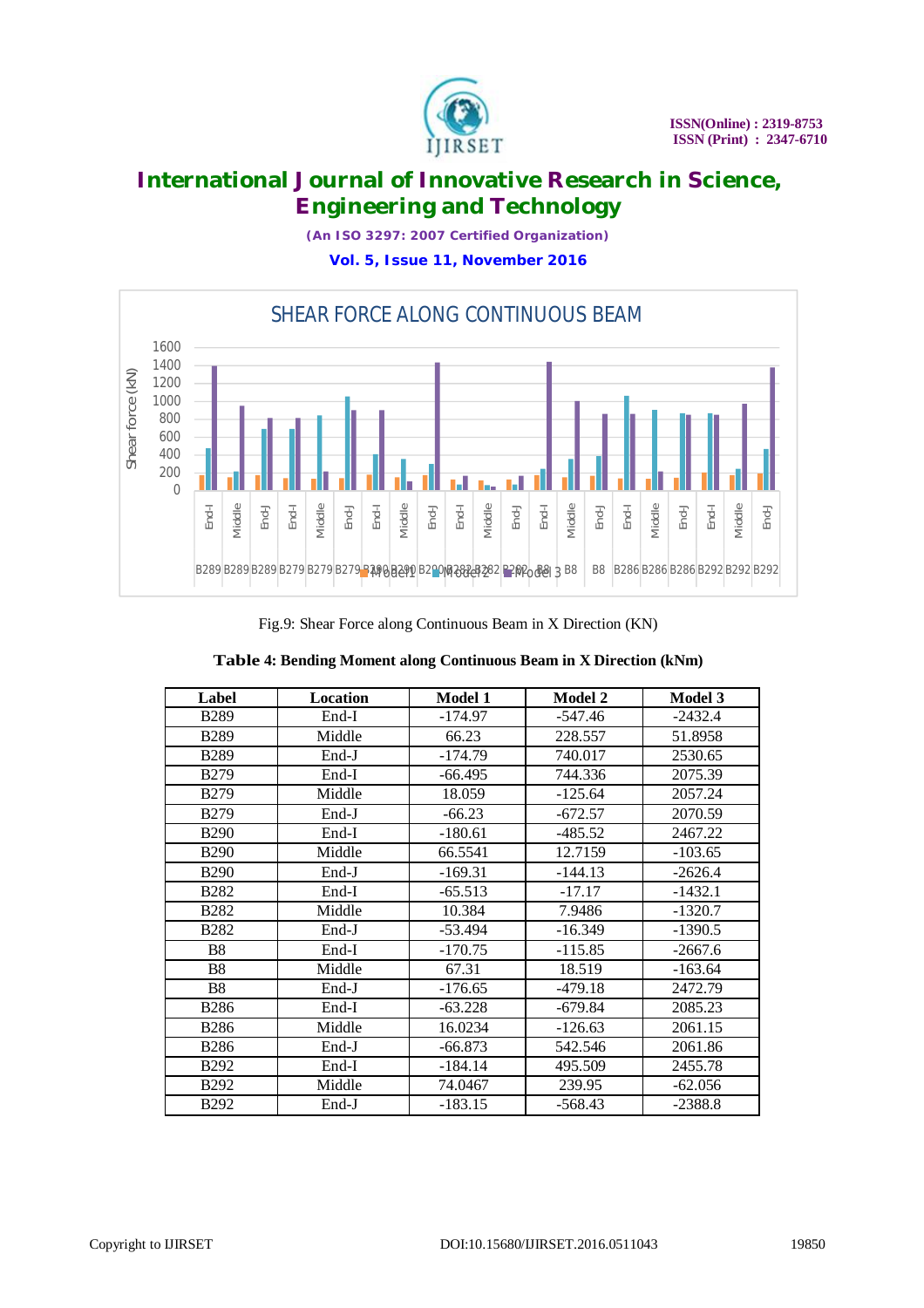

*(An ISO 3297: 2007 Certified Organization)*

**Vol. 5, Issue 11, November 2016**



Fig.10:Bending Moment along Continuous Beam in X Direction (kNm)

### *C. BASE SHEAR*

Base shear is an estimate of the maximum expected lateral force that will occur due to seismic ground motion at the base of a structure.



Fig.12: : Base Shear along Y Direction (KN)

### *D. STORY DRIFT*

It is the displacement of one level relative to the other level above or below. As per IS 1893 (Part 1):2002, the storey drift in any storey due to the minimum specified design lateral force, with partial load factor of 1.0, shall not exceed 0.004 times the storey height.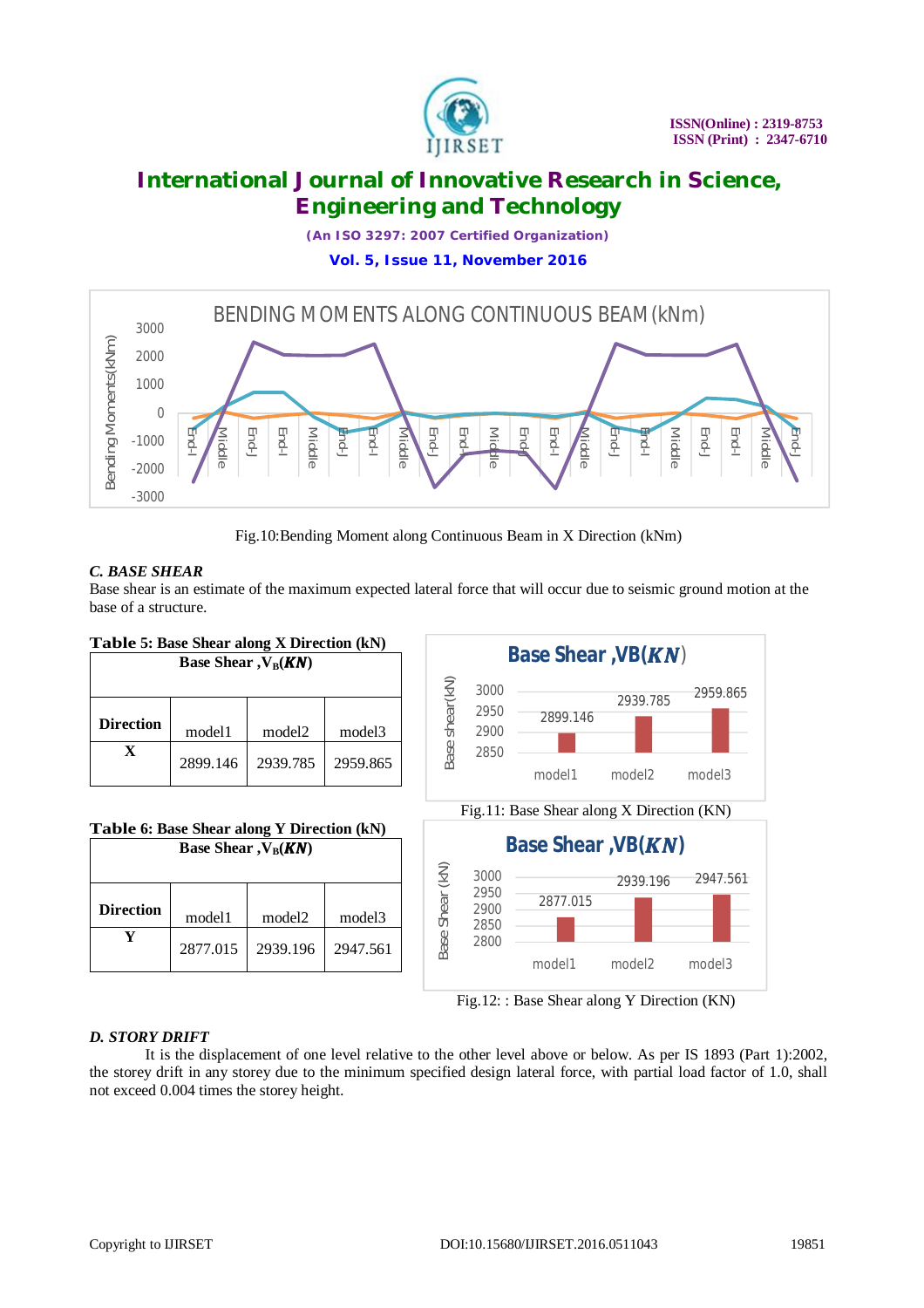

*(An ISO 3297: 2007 Certified Organization)*

**Vol. 5, Issue 11, November 2016**

### **Location Model 1 Model 2 Model 3** Base  $\begin{array}{|c|c|c|c|c|} \hline 0 & 0 & 0 \end{array}$  0 Storey1 0.000659 0.000323 0.000361 Storey2 0.001169 0.000531 0.000629 Storey3 0.001314 0.000542 0.000568 Storey4 0.001417 0.000889 0.000884 Storey5 0.001329 0.001078 0.001097 Storey6 0.001222 0.001029 0.001056 Storey7 0.001099 0.000934 0.000965 Storey8 | 0.001066 | 0.00092 | 0.000954 Storey9 0.000788 0.000691 0.000712 Storey10 0.000433 0.00038 0.000385 STOREY DRIFT ALONG X DIRECTION 0.0015 Storey drift (m) Storey drift (m) 0.001 0.0005

**Table 7: Storey Drift along X Direction (m)**

### **Location Model 1 Model 2 Model 3** Base  $\begin{array}{|c|c|c|c|c|} \hline 0 & 0 & 0 \\ \hline \end{array}$ Storey1 0.001113 0.000879 0.001013 Storey2 0.001819 0.001613 0.001764 Storey3 | 0.002199 | 0.001695 | 0.00149 Storey4 | 0.002296 | 0.002271 | 0.002032 Storey5 0.002126 0.002169 0.002165 Storey6 0.001946 0.001998 0.002022 Storey7 0.001744 0.001806 0.00184 Storey8 0.001602 0.001677 0.001711 Storey9 0.001192 0.001246 0.00127 Storey10 0.000623 0.000637 0.000659

**Table 8: Storey Drift along Y Direction (m)**



Fig.13: Storey Drift along X Direction (m) Fig.14: Storey Drift along Y Direction (m)

 $35^{\circ}$   $3^{\circ}$   $3^{\circ}$   $3^{\circ}$   $3^{\circ}$   $3^{\circ}$   $3^{\circ}$   $3^{\circ}$   $3^{\circ}$   $3^{\circ}$   $3^{\circ}$   $3^{\circ}$   $3^{\circ}$   $3^{\circ}$   $3^{\circ}$   $3^{\circ}$   $3^{\circ}$   $3^{\circ}$   $3^{\circ}$   $3^{\circ}$   $3^{\circ}$   $3^{\circ}$   $3^{\circ}$   $3^{\circ}$   $3^{\circ}$   $3^{\circ}$   $3^{\circ}$   $3^{\$ 

storeyo

#### *E. STOREY STIFFNESS*

ase clerk B350

0

The lateral stiffness Ks of a story is generally defined as the ratio of story shear to story drift, is affected by vertical distribution of lateral loads. The variation of storey stiffness due to floating column is studied.

|  |  |  |  |  | Table 9: Storey Stiffness along X Direction (kN/m) |  |  |
|--|--|--|--|--|----------------------------------------------------|--|--|
|--|--|--|--|--|----------------------------------------------------|--|--|

| Location            | <b>Model 1</b> | <b>Model 2</b> | <b>Model 3</b> |
|---------------------|----------------|----------------|----------------|
| Storey10            | 368497.3       | 401164.2       | 395245.4       |
| Storey9             | 499577.1       | 551257         | 543827         |
| Storey8             | 515266.6       | 565677.5       | 561788.3       |
| Storey7             | 593377.3       | 652120.8       | 653265.7       |
| Storey6             | 604456.3       | 670633.5       | 675137.7       |
| Storey <sub>5</sub> | 614544.5       | 713657.6       | 724642.9       |
| Storey4             | 630763.3       | 988497.2       | 1044052        |
| Storey3             | 740015         | 1917522        | 1930655        |
| Storey2             | 888132.4       | 2072235        | 1644643        |
| Storey1             | 1632171        | 3392042        | 2882617        |

#### **Table 10: Storey Stiffness along Y Direction (kN/m)**

| <b>Location</b>     | <b>Model 1</b> | <b>Model 2</b> | <b>Model 3</b> |
|---------------------|----------------|----------------|----------------|
| Storey10            | 289328.3       | 281087.8       | 262308.4       |
| Storey9             | 343814.7       | 342427.6       | 331872.4       |
| Storey8             | 345428.9       | 344485.6       | 337051.6       |
| Storey7             | 371235.5       | 369698.7       | 362266.3       |
| Storey6             | 373808.5       | 372207.4       | 365671.2       |
| Storey <sub>5</sub> | 376325.4       | 376202         | 373468.6       |
| Storey4             | 381045         | 396351.9       | 436883.2       |
| Storey3             | 432206.3       | 619689.8       | 707273.9       |
| Storey <sub>2</sub> | 574347.9       | 659002.4       | 611860.1       |
| Storey1             | 964203.9       | 1236597        | 1098002        |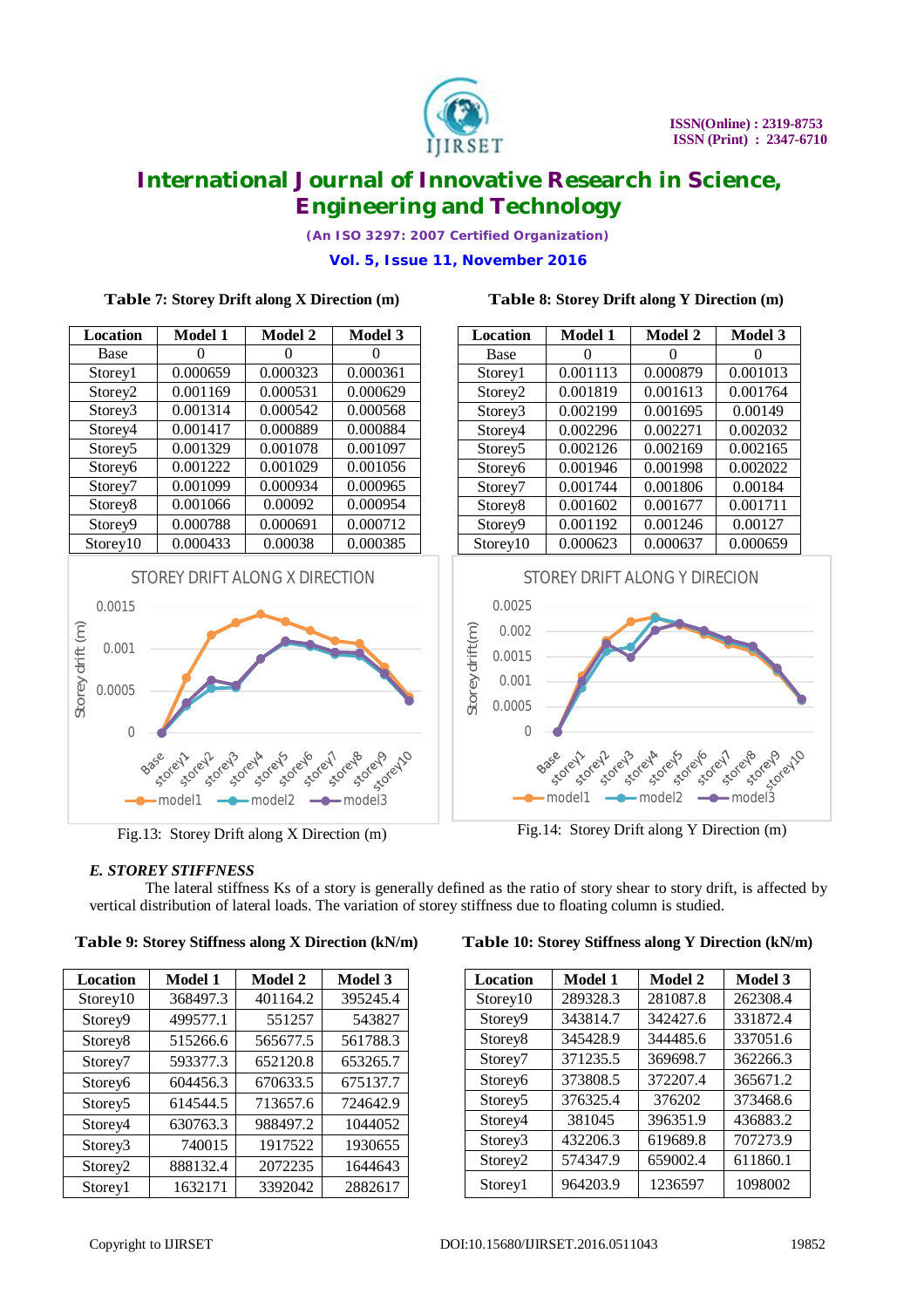

*(An ISO 3297: 2007 Certified Organization)*

**Vol. 5, Issue 11, November 2016**



Fig.15: Storey Stiffness along X Direction (kN/m) Fig.15: Storey Stiffness along Y Direction (kN/m)



#### **VI. CONCLUSIONS**

- Axial force in floating column C41 decreases in the sequence of Model-1(1581.073), Model-2(967.8714), and Model-3(746.6742).
- Axial force in columns C3, C4, and C8 (column near to floating column) increases in the sequence of Model-1(1590.591), Model-2(1841.472), and Model-3(2405.639).
- Shear force in columns C3, C4, and C8 increases in the sequence of Mode-1(76.7703), Model-2(78.3307), and Model-3(79.1892).
- Bending moment in columns C3, C4, and C8 increases in the sequence of Mode-1(117.4862), Model-2(221.4957), and Model-3(465.4106).
- Regarding Shear force along Y direction for continuous beam (B326, B325, B18, B19, B20, B21, B22) in storey 3 the variations are less for Mode-1(122.4317), Model-2(121.2017), and Model-3(115.0948).
- Regarding Hogging bending moment along Y direction for continuous beam (B326, B325, B18, B19, B20, B21, B22) in storey 3 the variations are less for Mode-1(47.5551), Model-2(44.5558), and Model-3(42.5558).
- Regarding Sagging bending moment along Y direction for continuous beam (B326, B325, B18, B19, B20, B21, B22) in storey 3 the variations are less for Mode-1(109.482), Model-2(105.7006), and Model-3(97.2807).
- For continuous beam (B289, B279, B290, B282, B8, B286, B392 of Model-1, B9, B290, B282, B8, B23 of Model-2, B36, B282, B37of Model-3) in storey 3 along X direction shear forces increases in the sequence of Model-1(179.9975), Model-2(478.9034), and Model-3(1401.234).
- For continuous beam (B289, B279, B290, B282, B8, B286, B392 of Model-1, B9, B290, B282, B8, B23 of Model-2, B36, B282, B37of Model-3) in storey 3 along X direction Hogging bending moment increases in the sequence of Model-1(174.97), Model-2(547.46), and Model-3(2432.4).
- For continuous beam in storey 3 (B289, B279, B290, B282, B8, B286, B392 of Model-1, B9, B290, B282, B8, B23 of Model-2, B36, B282, B37of Model-3) along X direction Sagging bending moment increases in the sequence of Model-1(74.0467), Model-2(744.336), and Model-3(2467).
- Along X direction the storey maximum displacement decreases in the sequence of Mode-1(29.2556), Model-3(20.8214), and Model-2(20.1868).
- The storey Maximum displacement variations is less along Y direction for Mode-1(45.1357), Model-2(42.9485), and Model-3(42.78627).
- Along X direction the storey drift reduced in the sequence of Mode-1(0.000659), Model-3(0.000361), and Model-2(0.000323).